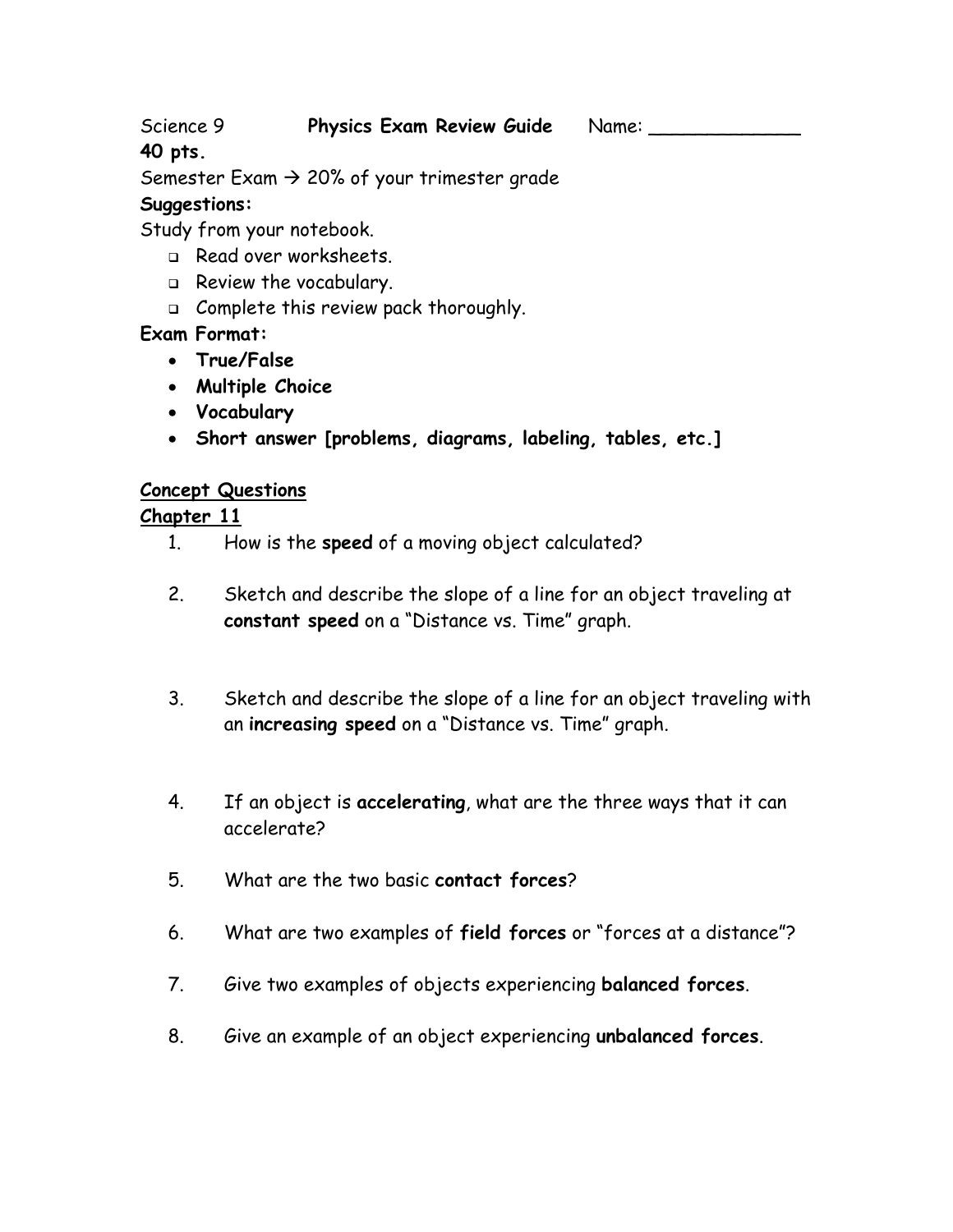- 9. Describe the difference between **static friction** and **kinetic friction.**
- 10. Describe a situation where the **friction** that occurs is not between two solids.

### **Chapter 12**

- 11. State **Newton's First Law of Motion**.
- 12. If forces are **balanced** on a moving object, what will the **path** of the object be?
- 13. If your car stops suddenly and you are not wearing a seatbelt, how does **Newton's First Law** explain the results?
- 14. State **Newton's Second Law of Motion**.
- 15. What causes objects to **accelerate**?
- 16. All free falling objects accelerate at the same rate due to gravity. What is the **acceleration due to gravity**?
- 17. What is the unit **NEWTON (N)** equal to? [refer to the formula for force]
- 18. Explain why your **weight** would be less on the Moon than on Earth even though your **mass** would not change.
- 19. According to the **Universal Gravitation Equation**, the force between two objects depends on what two factors?
- 20. As the distance between two objects increases, the **force** between them \_\_\_\_\_\_\_\_\_\_\_\_\_\_\_\_\_(general).
- 21. Do you exert a **gravitational force** on surrounded matter? Explain.
- 22. A thrown baseball is a **projectile**. What are the two forces acting on the baseball?
- 23. How is the Moon a **projectile**?
- 24. State **Newton's Third Law of Motion**.
- 25. Explain how swimming is a classic example of **Newton's Third Law**.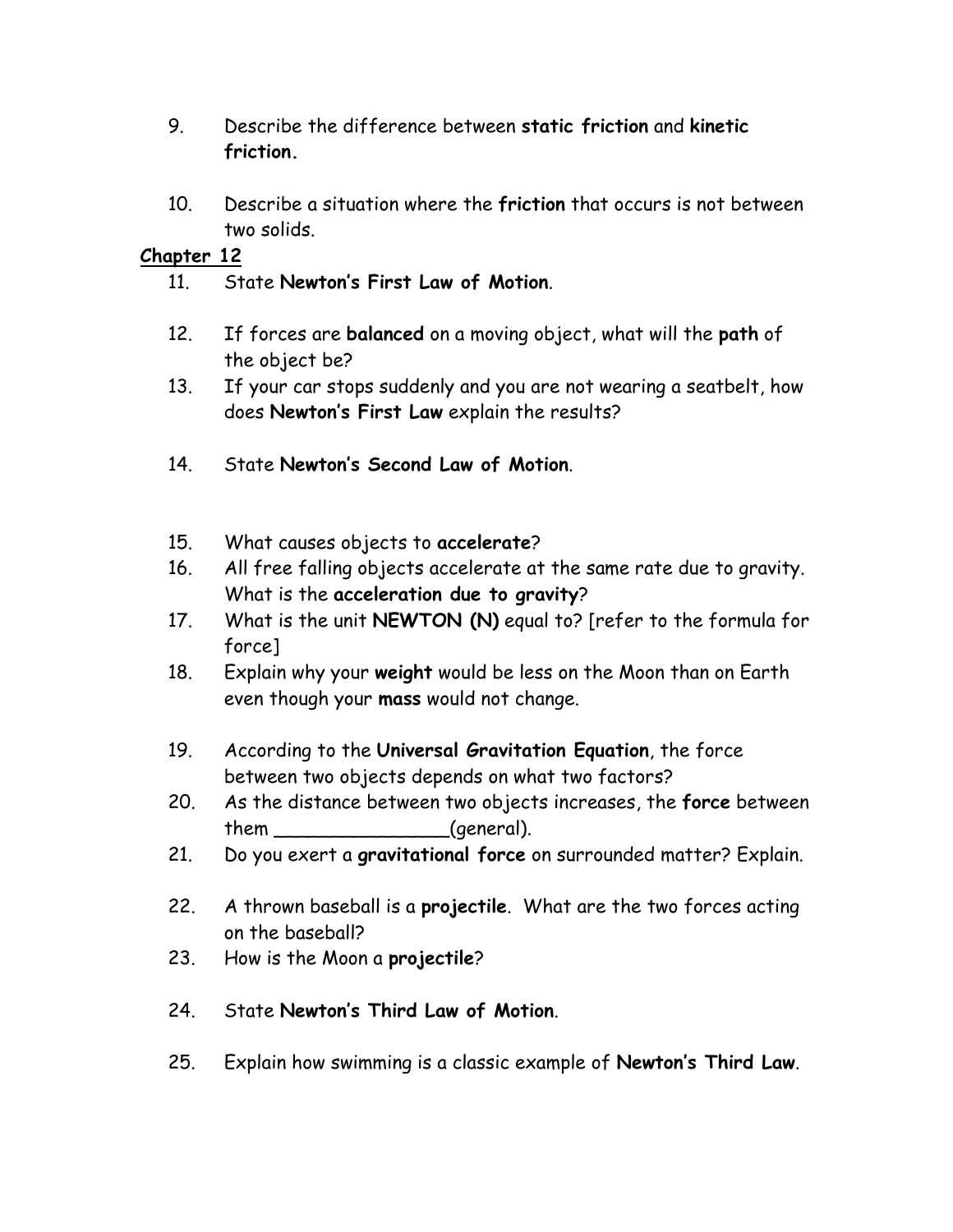- 26. The **momentum** of an object depends on what two factors?
- 27. Two objects, like a tennis racket and a tennis ball, may contact with **equal and opposite force**, but their masses may be very different. What is the result due to the difference in the masses?

### **Chapter 13**

- 28. What two things must occur if **work** is done on an object?
- 29. If you mow the lawn this week with more **power** than last week, what does that mean according to the power formula  $[P = W/t]$ ?
- 30. What are the two families of **simple machines**?
- 31. What are the six types of **simple machines**?
- 32. For each type of lever, explain where the **fulcrum** is in relation to the input force and the output force AND state a common use for each type.  $1<sup>st</sup>$  class: 2<sup>nd</sup> class: 3 rd class:
- 33. What are two benefits of using **simple machines**?
- 34. What are the **Five Forms of Energy**?
- 35. What three factors determine the **gravitational potential energy** of an object?
- 36. According to the formula for **kinetic energy** [KE =  $\frac{1}{2}$  mv<sup>2</sup>], does mass or velocity have a great impact on the kinetic energy of an object?
- 37. What are the two types of **mechanical energy**?
- 38. What are the three **types of energy** that were transferred within your mouse trap car?
- 39. State the **Law of Conservation of Energy.**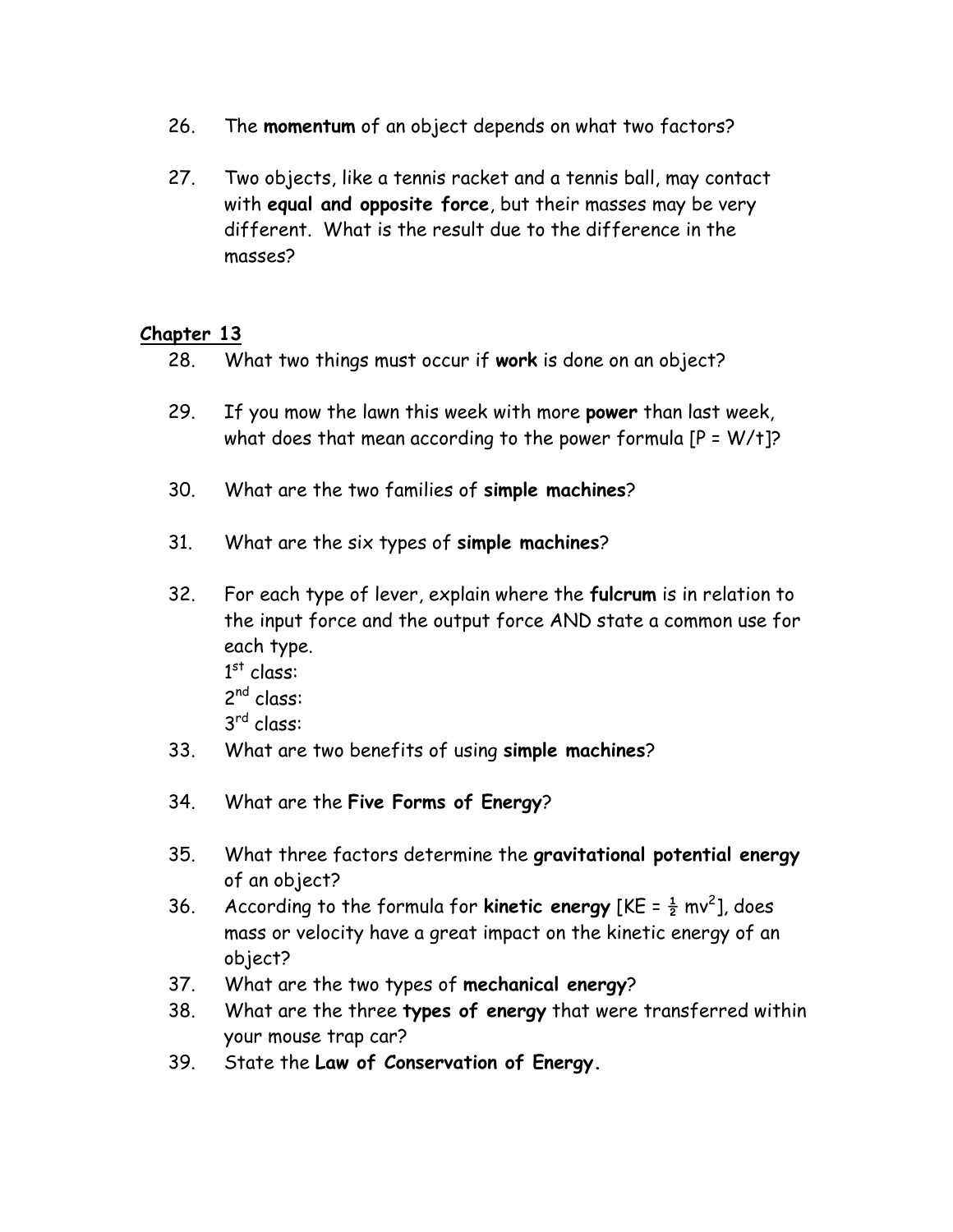- 40. In your own words explain the **Law of Conservation of Energy**.
- 41. Describe an **energy conversion** that occurs when give a skateboard a push along the sidewalk.
- 42. When an apple is falling to the ground from a tree, what **energy conversion** occurs while it is falling?
- 43. For a given machine, why is **work output** always less than work input?

### **Chapter 15**

- 44. Draw a Sine Wave and label the **crest, trough, wavelength and amplitude**.
- 45. What does a **wave** transport?
- 46. Because of the motion of particles in a **sound wave**, it is called a \_\_\_\_\_\_\_\_\_\_\_\_\_\_ wave.
- 47. Because of the motion of particles in a **light wave**, it is called a  $-$  wave.
- 48. The material that the **sound wave** vibrates through is called the
- 49. What is the **frequency** of a wave that completes 20 cycles in 5 seconds [in Hertz]?
- 50. The **speed of all light waves** in air is \_\_\_\_\_\_\_\_\_\_\_\_\_ m/s.
- 51. The **speed** of any type of wave does depend on the \_\_\_\_\_\_\_\_\_.
- 52. As the **frequency** of a wave increases, the wavelength \_\_\_\_\_\_\_\_.
- 53. The greater the frequency of a wave, the \_\_\_\_\_\_\_\_\_ the **energy**.
- 54. What is **refraction**?

\_\_\_\_\_\_\_\_\_\_\_.

55. When looking into water, light is **refracted** as it travels from air into water. How does this change your view of things under the water?